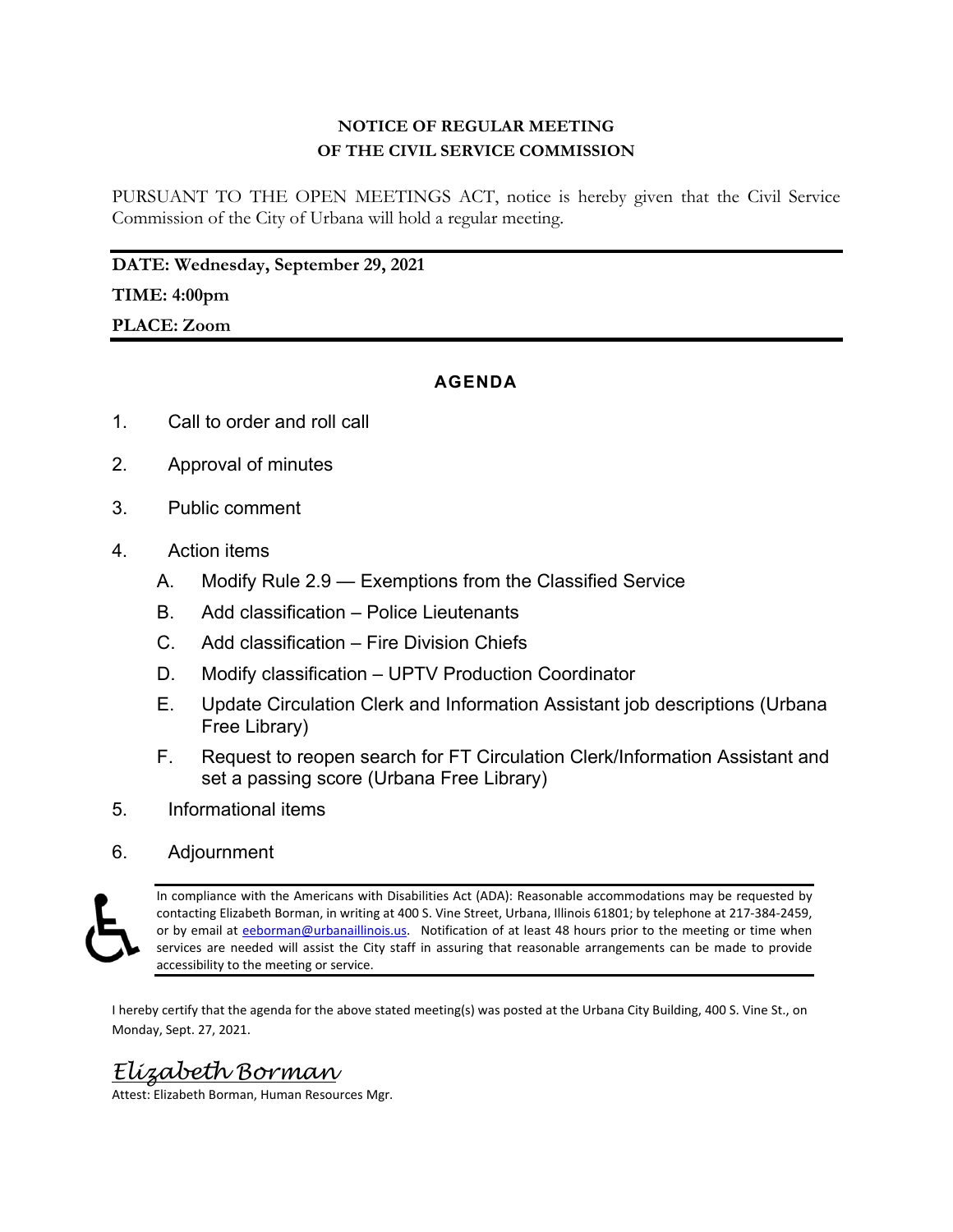\*Due to the Governor and Mayoral Emergency Covid-19 Orders, Commission members will meet remotely using Zoom, and anyone can attend virtually via Zoom. Additional instructions are below. For those wishing to provide public input, please email your statement to Elizabeth Borman at: eeborman@urbanaillinois.us by the start time on the date of the meeting. Your statement will be read into the record per public input rules. Public input also may be provided via Zoom.

When: Sep 29, 2021 04:00 PM Central Time (US and Canada) Topic: Civil Service Commission

Please click the link below to join the webinar:

https://us02web.zoom.us/j/82251526867

Or One tap mobile :

US: +13126266799,,82251526867# or +19292056099,,82251526867#

Or Telephone:

Dial(for higher quality, dial a number based on your current location):

 US: +1 312 626 6799 or +1 929 205 6099 or +1 301 715 8592 or +1 669 900 6833 or +1 253 215 8782 or +1 346 248 7799

Webinar ID: 822 5152 6867

International numbers available: https://us02web.zoom.us/u/kd9oSbdABq

## **PUBLIC INPUT GUIDELINES**

The City of Urbana welcomes Public Input during open meetings of the City Council, the City Council's Committee of the Whole, City boards and commissions, and other City-sponsored meetings. Our goal is to foster respect for the meeting process, and respect for all people participating as members of the public body, city staff, and the general public. The City is required to conduct all business during public meetings. The presiding officer is responsible for conducting those meetings in an orderly and efficient manner.

Public Input will be taken in the following ways:

#### **Zoom Webinar Participant**

Click on the link listed in the agenda to join the Webinar. You must provide your name and email address in order to join the Webinar. If you wish to speak during Public Input, "raise your hand" and wait to be called on by the meeting host. You must state your first and last name for the meeting record. Participants will be muted except when they are called on to speak; video will remain off for all members of the public when speaking.

#### **Telephone Participant**

Call the phone number listed on the Agenda. Enter the Webinar ID followed by the # key. All callers are muted by default. If you wish to speak, "raise your hand" by pressing \*9 once. When you are called on by the host or presiding officer, you will be un-muted. You must state your first name and last name for the meeting record.

## **Email Input**

Public comments must be received prior to the closing of the meeting record (at the time of adjournment unless otherwise noted) at the following: eeborman@urbanaillinois.us. The subject line of the email must include the words "PUBLIC INPUT" and the meeting date. Emailed public input labeled as such will be incorporated into the public meeting record, with personal identifying information redacted. Copies of emails will be posted after the meeting minutes have been approved. We cannot guarantee that all emails will be read aloud, due to variations in the volume of mail and time available.

#### **Written Input**